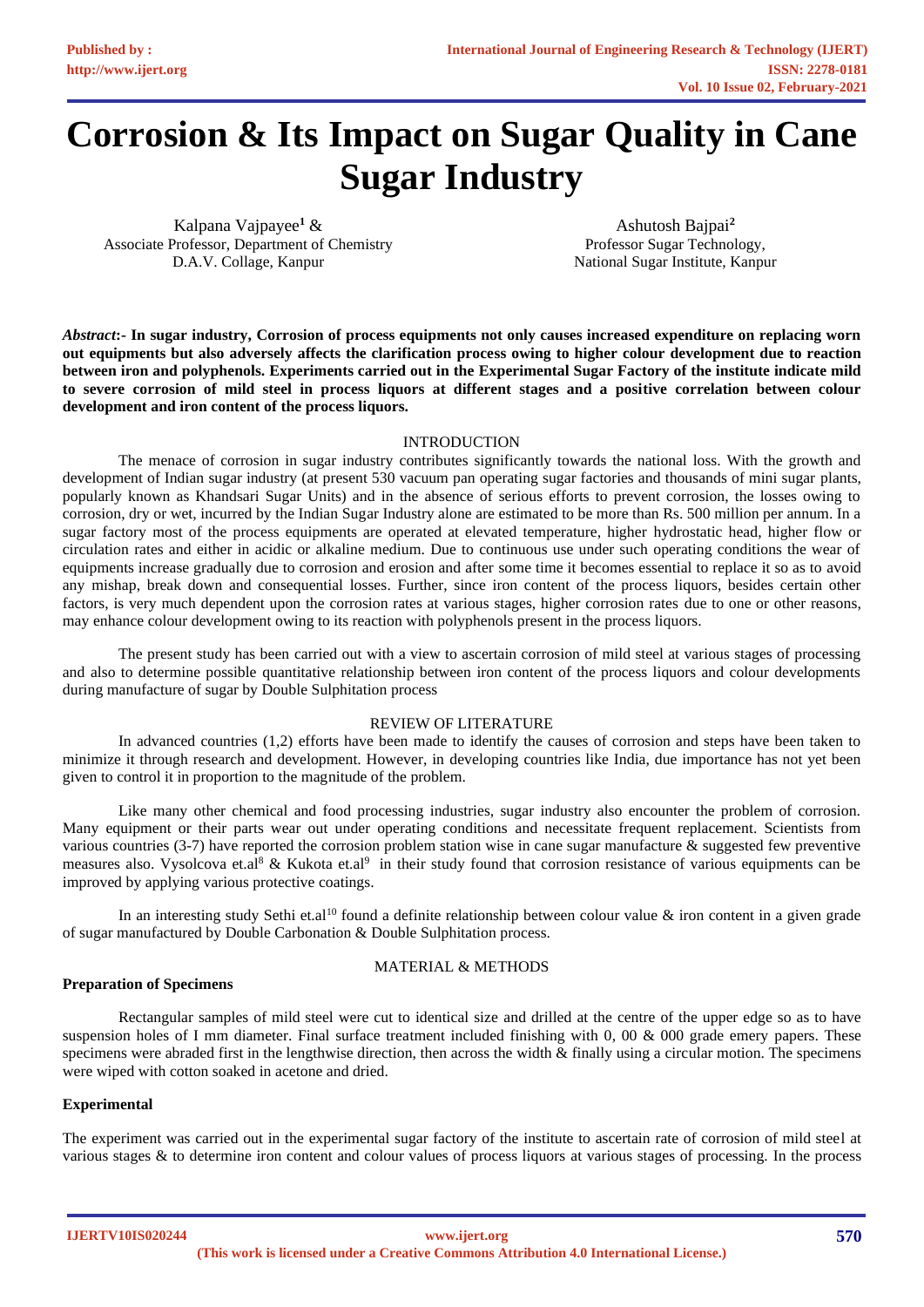composite samples of mixed juice, clear juice, filtered juice, unsulphured syrup, sulphured syrup and final molasses were analyzed.

For determining intensity of corrosion at various stages, three specimens of mild steel were exposed for 72 hours in relevant process liquors. Prior to weighment of specimens after exposure they were rinsed for few seconds in running cold water & the adherent corrosion products removed by hard brushing & immersing in distilled water.

#### **Analysis of Process Liquors**

The composite samples of relevant process liquors were analyzed using AR grade chemicals of Merck/Ranbaxy and A-Class glassware of Borsoil/Vensil make. The process liquors were analyzed for various parameters as per the prescribed procedures of ICUMSA ( International commission for Uniform methods of Sugar analysis), UV-VIS spectrophotometer ( model UV-2600), electronic weighing balance & microprocessor based digital temperature & Do analysis kit were used during the analytical study.

#### **Results & Discussions**

Data pertaining to experiments conducted for determining the intensity of corrosion has been recorded in table no.1 & 2. Average corrosion rates of mild steel in different process liquors have also been presented in Fig. 1. From these tables and Fig.1 following observations can be made:

#### **Corrosion in Mixed Juice**

Data with regard to corrosion of mild steel in mixed juice has been reported in table 2. It is evident from the table; corrosion rates of mild steel in mixed juice are around 1000 mg per decimeter square per day (mdd), which are appreciably higher than the corrosion rates of mild steel in any other process liquors. It may be primarily due to lower pH values (5.1-5.3), higher dissolved oxygen content (53.7-6.2 mg/liter) and significant amount of suspended solids present in mixed juice during the experiment (table 1).

#### **Corrosion in Sulphited Juice**

It is evident from the table 2 that mild steel corrosion is lowest in sulphited juice amongst all other process liquors barring unsulphured syrup and final molasses. Although the temperature and dissolved oxygen content of sulphited juice being in the range of  $68\text{-}72\text{-}$  C and 3.2-3.9 mg/liters respectively are liable to increase corrosion rates but the pH of sulphited juice being around neutral (6.9-7.1) may be the main factor restricting the corrosion rate.

# **Corrosion in Clear Juice**

Apart from various other parameters e.g. pH, dissolved oxygen content etc., it is the temperature which influences the corrosion rates. Since the temperature of clear juice remains much higher (94 - 95ᵒC) than any other process liquors, the mild steel corrosion was observed to be appreciable. The pH  $\&$  dissolved oxygen content of the clear juice was found to be around 6.7-6.9 and 1.8-2.0 mg/litres respectively.

# **Corrosion in Filtered Juice**

Mild steel corrosion was found to be considerably higher i.e. around 800 mdd mainly due to lower pH and higher temperature of the filtered juice. It can be observed that mild steel corrosion rates in filtered juice are higher than those in clear juice and somewhat lower than those in mixed juice. Moderate quantity of dissolved oxygen in the filtered juice also contributed towards higher corrosion.

#### **Corrosion in unsulphured syrup**

A perusal of the data contained in table 2, reveals that mild steel corrosion was determined to be much lower, around 150 mdd only, than corrosion in other process liquors. The main reason for such behavior may be due to higher solid concentration (Brix % 55-60) and pH approaching neutral (6.5-6.7).

# **Corrosion in Sulphured Syrup**

In a sugar factory, prior to crystallization, syrup obtained from evaporators i.e. unsulphured syrup is bleached by passing.  $SO<sub>2</sub>$  gas and in the process the pH of sulphured syrup is maintained around 5.0-5.2. The corrosion rates of mild steel in sulphured syrup were found to be around 375 mdd which are almost 125% higher than the corrosion rate of mild steel in

**IJERTV10IS020244**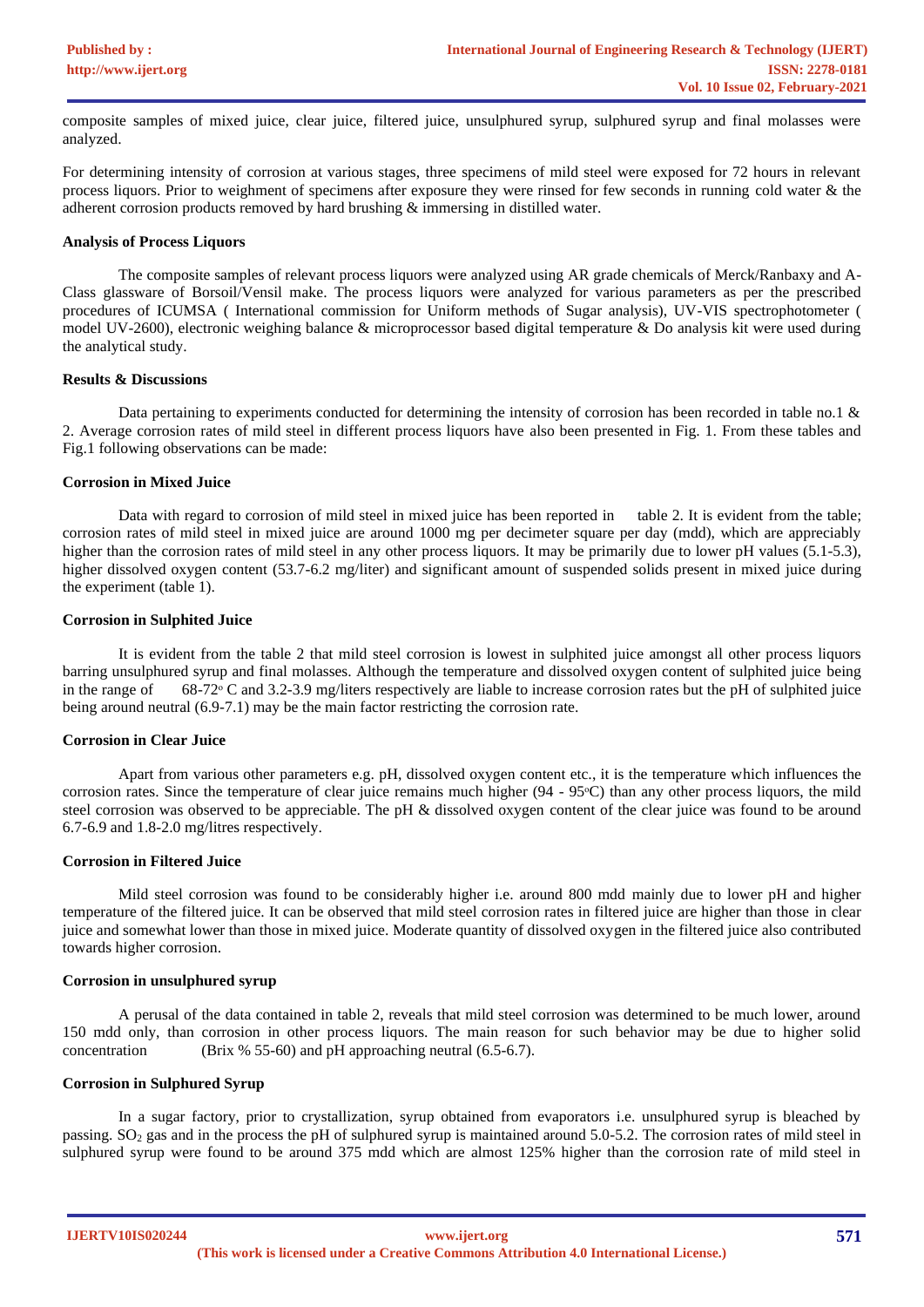unsulphured syrup. Since, as evident from table 1 except for pH, there is no material change from unsulphured syrup, it may be inferred that corrosion rate has increased owing to lower pH values.

#### **Corrosion in Final Molasses**

The data obtained with regard to mild steel corrosion in final molasses has been presented in table 2. It can be observed from the table that corrosion rates in final molasses are considerably lower and comparable with those in unsulsphured syrup. Such behavior may be attributed only to the higher total dissolved solid content (85-87%) of the final molasses. It is accepted that at such a high dissolved solid concentration, the quantity of dissolved oxygen, which has prominent role in corrosion will be very low.

Further, an experiment was conducted in laboratory to precisely ascertain the increase in iron content in juices owing to corrosion and colour development due to reaction between iron & polyphenols. In one set of experiments samples of mixed juice collected after regular intervals were clarified in the usual manner i.e. using mild steel vessels, whereas in another set same sample of mixed juice was processed in glass vessels. Samples of mixed juice and resultant clear juice were analyses for iron content and colour values in a manner described by ICUMSA. The results of the experiment are given in table No. -3 and also presented in graph ( Fig.2).

Data presented in table no.-3 and Fig 2 indicated that for a given quality of juice, keeping other variable constant, the iron content is more in the juice which were processed in mild steel vessels than to the juices processed in glass vessels & so is the colour development. Thus it may be inferred that the formation of coloring compounds as a results of reaction between iron and polyphenols may alone increase the colour values of clear juice by 5-7%, which in turn on crystallization may enhance the sugar colour by corresponding value.

# **CONCLUSION**

On the basis of studies carried out, it may be inferred that the mild steel process equipments in sugar industry suffer moderate to severe corrosion depending upon the characteristics of process liquors. In general low pH (below 5.0), temperature (above 70 $\degree$ C), higher dissolved oxygen (above 5.0 mg/liter) & lower dissolved solid content (below 40 $\degree$  Brix) of process liquors enhances corrosion rates. Further there is a definite relationship between iron content in the process liquors & ultimate colour development. Since corrosion increases iron content in the process liquors which reacts with polyphenols present therein, it is expected that there will be substantial colour development owing to this reaction which may alone increase the colour values of sugar by 5-7% or even more depending upon the iron content and polyphenols present. As such, preventive measures need to be taken to minimize corrosion of process equipments at various stages so as to restrict iron content of process liquors.

#### ACKNOWLEDGEMENT

Authors wish to place on records their extreme thank to Shri Narendra Mohan, Director, National Sugar Institute, Kanpur for his keen interest and valuable guidance.

#### REFERENCES

- [1] Uhilg H.H. (1947) Corrosion Hand Book, Cambridge Massachusetts.
- [2] Shriev L.L. (1947) Corrosion Vol. I, Newnes Butter Worths, London.
- [3] Mohan N., Bajpai A (August 2020), International Journel of Science and Research, Vol. 9, Issue 8.
- Vysokova G.M. et.al. (1985) Sakh Prom, 90, 47-51.
- [5] Kukota S.N. et.al ( 1984) FSTA, Vol. 16(4)
- [6] Shukla N.P. Bajpai (1996), Studies on Corrosive Behavior of Various Steels, Proc. Annual Convention of STAI M 107 M 116.
- [7] Doss K.S.G. (1979) Trans. SAEST, Vol. 14, 161-172.
- [8] Vysokova G.M. et.al. (1985) Sakh, Prom. 9, 47-51.

[9] Kukota S.N. et.al. (1983) – Pisch Prom. (Kiev Tekhmika), 1, 41-42.

[10] Sethi Y.K. et.al.  $(1988) - 60$ <sup>th</sup> Annual Conv. Sugar Technol. Ass. of India, M 35 – M41.

| Table1. Analysis of Process Liquors at Various Stages of Processing During Experiment in Vacuum Pan Sugar Factory |  |  |
|-------------------------------------------------------------------------------------------------------------------|--|--|
|                                                                                                                   |  |  |

| S. No. | <b>Process Liquor</b> | Brix $%$      | <b>Sp. Gravity</b> | pH          | Temp. $({}^{\circ}C)$ | <b>Sulphated</b><br>ash | DO          |
|--------|-----------------------|---------------|--------------------|-------------|-----------------------|-------------------------|-------------|
|        |                       |               |                    |             |                       | $\frac{0}{0}$           | (mg/ltr)    |
|        | Mixed Juice           | 14.5-15.5     | 1.0575-1.0629      | $5.1 - 5.3$ | $25 - 28$             | $0.70 - 0.74$           | $5.7 - 6.2$ |
|        | Sulphited Juice       | $14.5 - 16.0$ | 1.0575-1.0650      | $6.9 - 7.1$ | 65-68                 | $0.68 - 0.71$           | $3.2 - 3.7$ |
|        | Clear Juice           | $14.5 - 16.0$ | 1.0575-1.0650      | $6.7 - 6.9$ | 94-95                 | $0.65 - 0.68$           | $1.8 - 2.0$ |
|        | <b>Filtered Juice</b> | $12.0 - 14.0$ | 1.0481-1.0565      | $6.3 - 6.5$ | 65-68                 | $0.66 - 0.70$           | $3.2 - 3.8$ |
|        | Unsulphured Svrup     | 56.0-60.0     | 1.2644-1.2876      | $6.5 - 6.7$ | 55-60                 | 2.35-2.41               |             |
|        | Sulphured Syrup       | 56.0-60.0     | 1.2644-1.2876      | $4.9 - 5.2$ | 54-58                 | 2.38-2.44               |             |
|        | <b>Final Molasses</b> | 85.0-87.0     | 1.4263-1.4466      | $5.1 - 5.3$ | $42 - 45$             | 14.0-14.5               |             |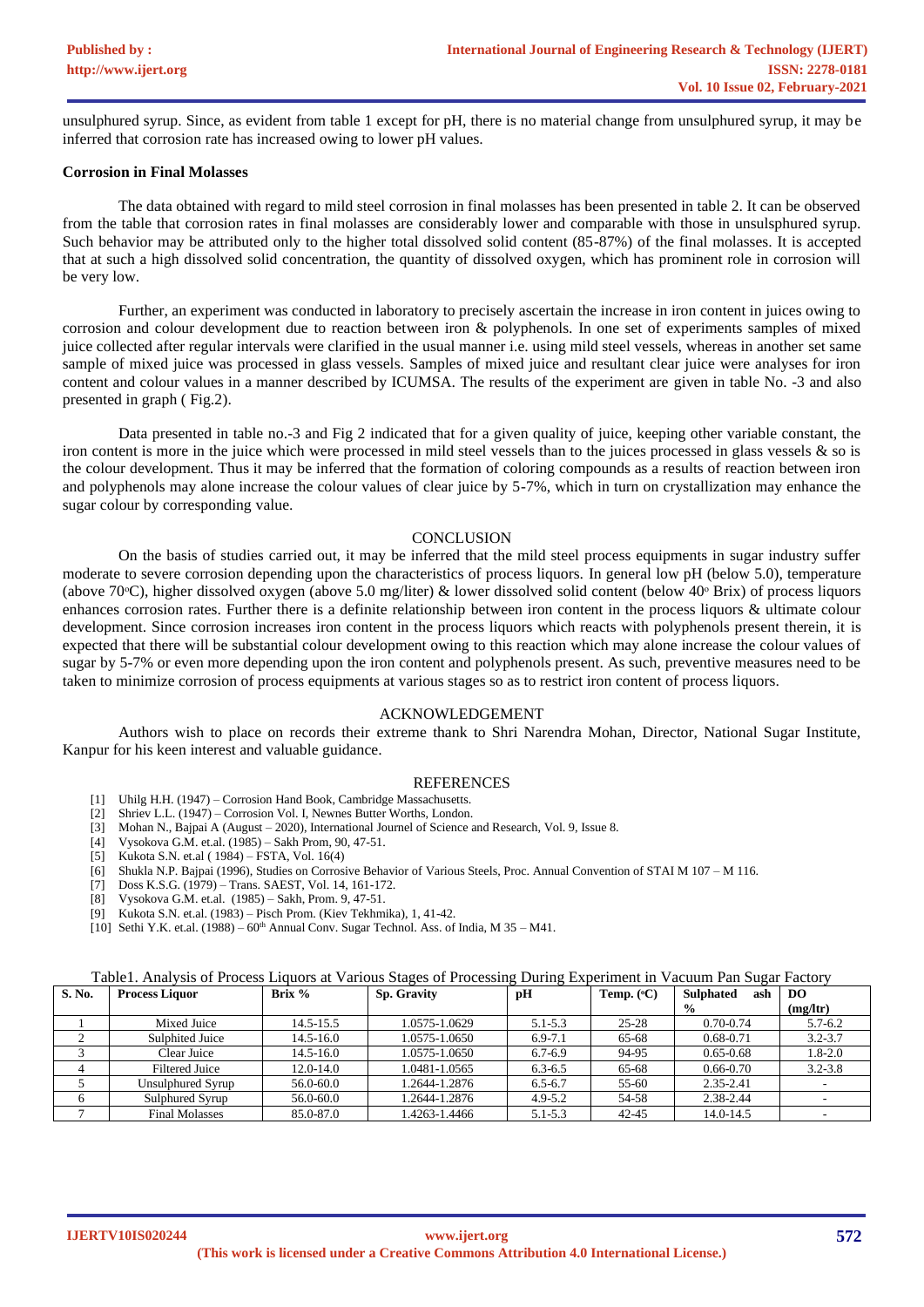**[Published by :](www.ijert.org)**

|           | Table 2. Mild Steel Corrosion in Process Liquors at Various Stages of Processing in Vacuum Pan Sugar Factory |                                      |                               |                         |                      |                               |                                   |  |
|-----------|--------------------------------------------------------------------------------------------------------------|--------------------------------------|-------------------------------|-------------------------|----------------------|-------------------------------|-----------------------------------|--|
| S.<br>No. | <b>Process Liquor</b>                                                                                        | <b>Before</b><br>Wt.<br>Exposure(gm) | Wt.<br>After<br>Exposure(gm)  | $Wt$ . Loss $(gm)$      | % Corrosion          | <b>Corrosion</b><br>Rate(mdd) | Average<br>corrosion<br>Rate mdd) |  |
|           | Mixed Juice<br>(MJ)                                                                                          | 74.0665<br>73.8875<br>73.9210        | 72.2545<br>72.0385<br>72.1160 | 1.812<br>1.849<br>1.805 | 2.45<br>2.50<br>2.44 | 1003.32<br>1018.73<br>994.49  | 1005.51                           |  |
| 2         | Sulphited Juice<br>(SJ)                                                                                      | 73.8724<br>73.9210<br>74.0081        | 73.4424<br>73.4850<br>73.5591 | 0.430<br>0.436<br>0.449 | 0.58<br>0.59<br>0.61 | 242.12<br>238.25<br>249.44    | 243.27                            |  |
| 3         | Clear Juice<br>(CJ)                                                                                          | 73.8817<br>73.9542<br>73.9168        | 72.6257<br>72.7292<br>72.6958 | 1.256<br>1.225<br>1.221 | 1.70<br>1.66<br>1.63 | 692.01<br>674.93<br>665.56    | 677.5                             |  |
| 4         | <b>Filtered Juice</b><br>(FJ)                                                                                | 73.9011<br>74.0178<br>74.0062        | 72.4611<br>72.5938<br>72.5172 | 1.440<br>1.424<br>1.489 | 1.95<br>1.92<br>2.01 | 797.34<br>788.48<br>820.39    | 802.07                            |  |
| 5         | Unsulphured Syrup<br>(US)                                                                                    | 73.7174<br>73.8211<br>74.0120        | 73.4474<br>73.5331<br>73.7460 | 0.270<br>0.288<br>0.266 | 0.37<br>0.39<br>0.36 | 150.00<br>162.16<br>152.09    | 154.75                            |  |
| 6         | Sulphured Syrup<br>(SS)                                                                                      | 74.0128<br>74.1312<br>73.8976        | 73.3428<br>73.4322<br>73.2336 | 0.670<br>0.699<br>0.664 | 0.91<br>0.94<br>0.90 | 377.25<br>399.66<br>373.87    | 383.59                            |  |
| 7         | <b>Final Molasses</b><br>(FM)                                                                                | 73.9173<br>73.8834<br>73.8907        | 73.6533<br>73.5784<br>73.6177 | 0.264<br>0.256<br>0.273 | 0.36<br>0.35<br>0.37 | 146.18<br>144.14<br>153.72    | 148.01                            |  |

# Table No. -3 Effect of Iron Content on Colour Development in Process Liquors

| Sample No. | Mixed Juice  |                | Clear Juice From MS Vessels |                | Clear Juice From Glass Vessels |                |
|------------|--------------|----------------|-----------------------------|----------------|--------------------------------|----------------|
|            | Iron Content | Colour Value   | Iron Content                | Colour Value   | <b>Iron Content</b>            | Colour Value   |
|            | ppm)         | (ICUMSA Units) | ppm)                        | (ICUMSA Units) | (ppm)                          | (ICUMSA Units) |
|            | 303          | 12414          | 188                         | 7064           | 182                            | 6605           |
|            | 278          | 12202          | 177                         | 7136           | 164                            | 6786           |
|            | 286          | 13006          | 184                         | 7188           | 176                            | 6685           |
|            | 261          | 12756          | 172                         | 6984           | 160                            | 6704           |
|            | 270          | 12678          | 165                         | 7220           | 158                            | 6715           |



Figure: 1 Mild Steel Corrosion in Process Liquors at Various Stages of Processing in Vacuum Pan Sugar Factory